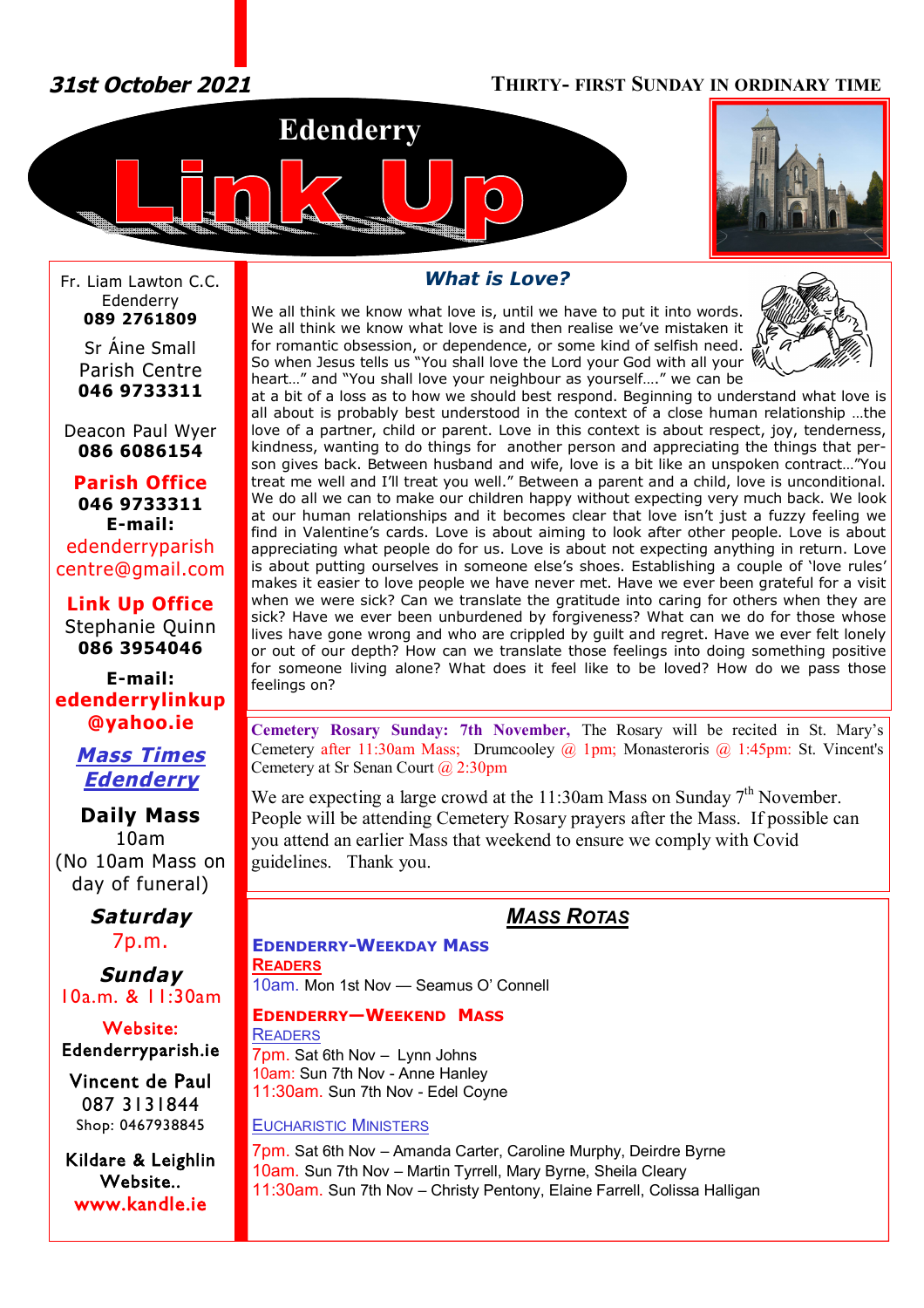#### **PARISH LOTTO DRAW Community Notices RESULTS FOR DRAW HELD ON Edenderry Lions Club Tea/Coffee Morning Wednesday 27th October 2021** Join us for a cuppa - Tuesday 2nd November 10 to 12 noon Larkin's ~ Everybody Welcome **NUMBERS DRAWN** dall-Inks **03 16 25 29** O'Connell Square, Edenderry.  **No Jackpot Winner** FULLTIME SALES ASSISTANT REQUIRED **6 Matched 3's won €167 each** Previous experience in a retail, sales or **No local Winner** customer-service based role. Have good communication skills. Flexibility around **Next Week's Jackpot €11,000** working hours including weekend. Be computer literate and proficient in Microsoft Office. **Communion Calls in Edenderry:** *one of the*  Duties to include, serving customers in an *Eucharistic Ministers will be calling on you the first*  efficient and polite manner. Processing cash *week in November. Looking forward to seeing you*  and card payments accurately. *all . Sr Aine*Self-motivated, patient and personable individual. Strong attention to detail. **November List of the Dead:** *Masses will be offered*  Apply by email only to: michael@all-inks.ie *throughout November for those on the list of the Dead. Enclose the names in the envelopes provided. They are Sorrow looks back available in the Church porches & the Parish Centre. You can leave them into the special box for the list of the Dead, either before or Worry looks around immediately after any Mass or into the Parish Centre. Donations are Faith looks up welcome, though not obligatory.* OUR PRAYERS ARE ASKED FOR: *Failte We welcomed the following into the Christian Morgan O' Brien formerly of Ballykillen Farm, Edenderry Community through the Sacrament of Baptism: Keeley Ellen Gallagher May he Rest in Peace. Reece Mark Broughan Our Sympathy to his family*  **MASSES FOR THE COMING WEEK Saturday 7pm:** Nellie Gorman; Julie Murphy; Kathleen Kane; Ellen & Harry Kelly **Sunday 10am:** Lorraine Cummins **Sunday 11:30am: All Saints Day Monday 10am:**

**All Saints Day Monday 7pm: Mary Kelly Tuesday 10am: Wednesday 10am:** Tony Flanagan **Thursday 10am Mass Friday 10am Mass: Mass Card Intentions**

**Saturday 7pm:** Peadar O' Neill;, Months mind Mass; Jim & Kathleen Quinn; Ben Nolan; Seamus Perry & deceased family members **Sunday 10am:** Sheila Reilly; Deceased members of the Long Bar Golf Society;

**Sunday 11:30am:** Joan Kinnally; Mick, Mary & Noel McGuinness; Mary & James Gill, Son's Francie, Joe, Seamus & Sean Gill; John Murphy, his sister Ann Swancott

*We Pray for the following whose Anniversary occurs around this time.* 

*James McGlynn Nancy, Jim & Pat Finnegan Mary Rolph Christopher & Molly Judge Patricia Nolan James & Elizabeth Kavanagh*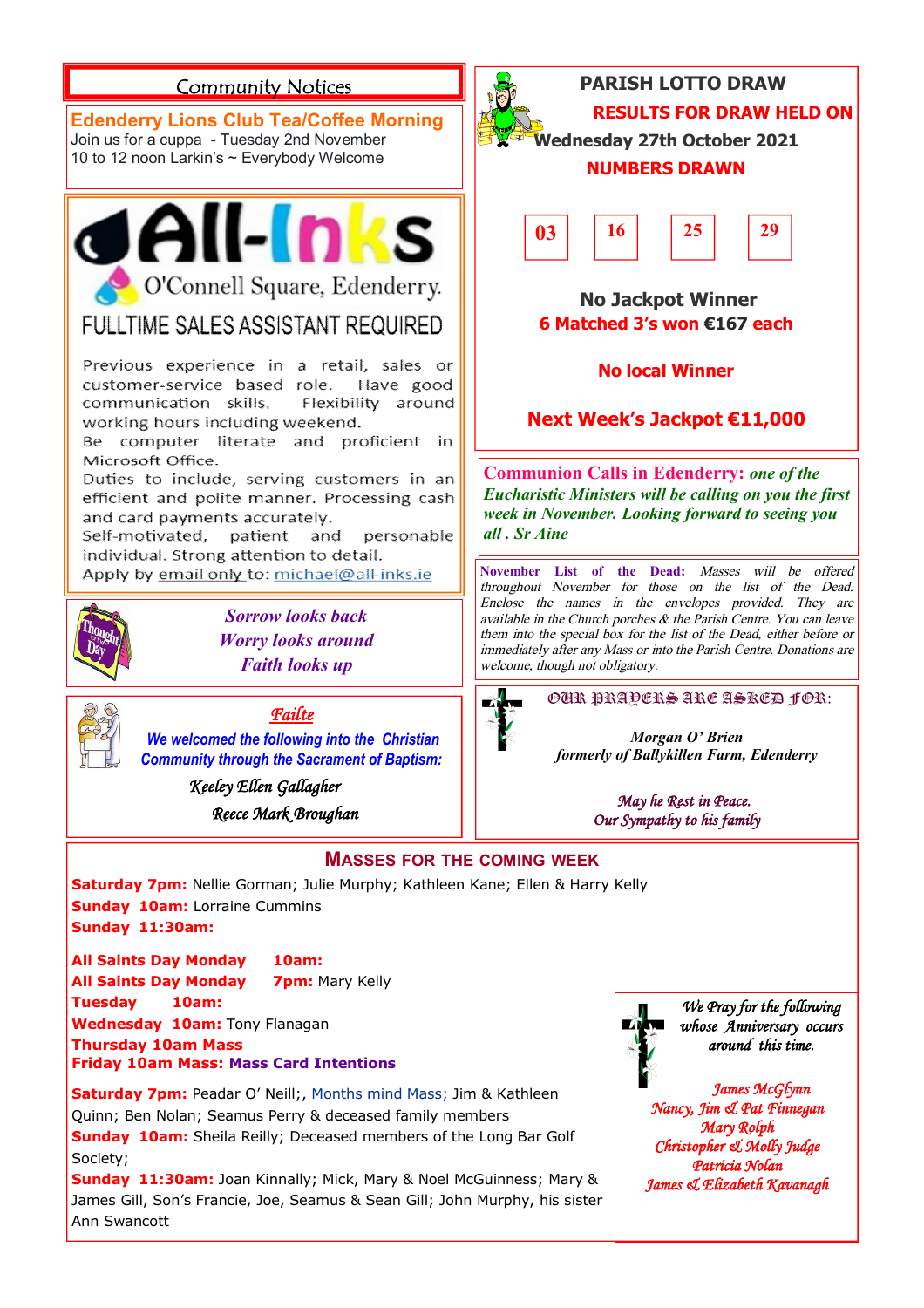# **TAX REFUND SCHEME FOR APPROVED CHARITIES**

This scheme is operated by the Government and includes a tax refund on all donations to an approved charity subject to a minimum donation of  $E250$  per annum St. Mary's Church is an approved charity

Donations can be made weekly, monthly or annually and include all donations to St Mary's. i.e, Weekly collections, Priest collections, Retired Priests Collections. Peters Pence and Mission Sunday. Donations made at Confirmation, and Holy Communions also can be included. Lump Sum Donations are also included. Donations can be made at the Church or by Bankers Order.

There are only 2 conditions:

**Donations must amount to a minimum of €250 per annum The Donor must be a Tax Payer**

**The Doner can enlist for a period of one year or 5 years**

# **Example of amounts that can be reclaimed**

Donation  $\text{\textsterling}250 - \text{Tax}$  refund  $\text{\textsterling}112.32$ Donation  $\epsilon$ 500 – Tax refund  $\epsilon$ 224.64

Donation  $\epsilon$ 750 – Tax refund  $\epsilon$ 339.96

Donation  $\text{\textsterling}1000 - \text{Tax refund } \text{\textsterling}449.27$ 

# **This could be a valuable source of income for the Parish**

# **IN NO WAY WILL PERSONAL TAXES BE EFFECTED**

If you are interested in joining this scheme please leave your name and address in the Parish Office before  $15<sup>th</sup>$  December 2021 and we will make the necessary arrangements